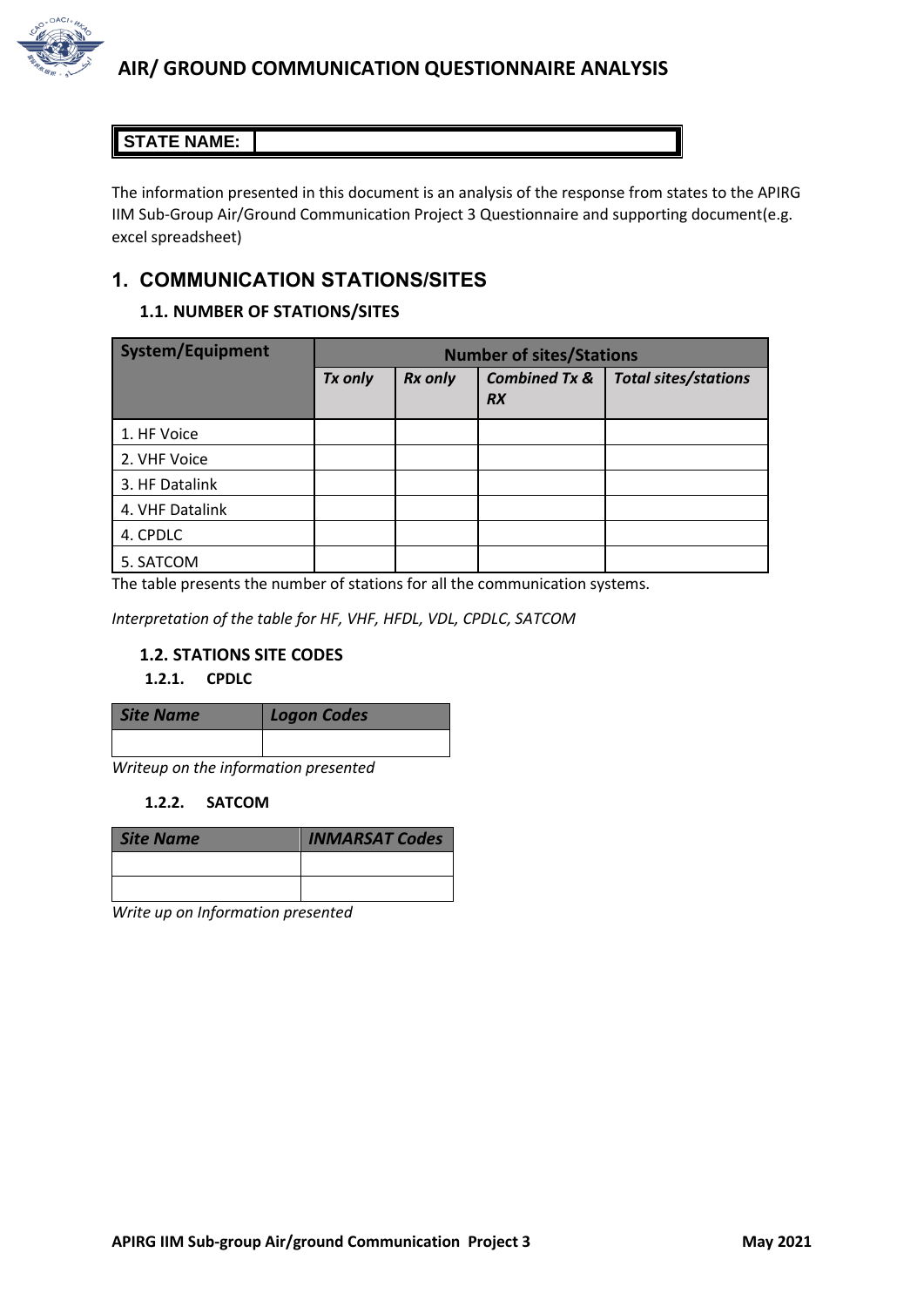

### **1.3. STATIONS/SITES GEOGRAPHICAL LOCATION**

The map below presents the geographical location of the sites indicated above.



#### **1.4. STATION/SITE RELATED CHALLENGES**

*Write up about challenges that are related to a specific site but categorized per system.*

*HF,VHF,HFDL,VDL,CPDLC,SATCOM*

# **2. HF VOICE**

#### **2.1. SYSTEM PERFORMANCE**

#### **2.1.1. AVAILABILITY**

Write up on the Average Availability and also interpreting the number based on the number of stations/sites that the state has.

#### **2.2. SYSTEM/EQUIPMENT INFORMATION**

| 1. Equipment Life<br>span:                                 | Present life span on a high level for all sites owned by the state. Highlight<br>the site with the oldest systems the spreadsheet will have all the details as<br>an appendix. (Include graph showing the life span instead of the table.) |
|------------------------------------------------------------|--------------------------------------------------------------------------------------------------------------------------------------------------------------------------------------------------------------------------------------------|
| 2. System OEM:                                             | Indicate OEM for the systems at the sites. (Include graphical representation<br>concerning sites.)                                                                                                                                         |
| 3. System/Equipment<br><b>Ownership:</b><br>4. Maintenance | Indicate how many systems owned and how many are leased. (Include<br>graphical representation concerning sites.)<br>Indicate whether Maintenance is outsourced or conducted inhouse                                                        |

#### **2.3. SUPPORTING SYTEMS/EQUIPMENT**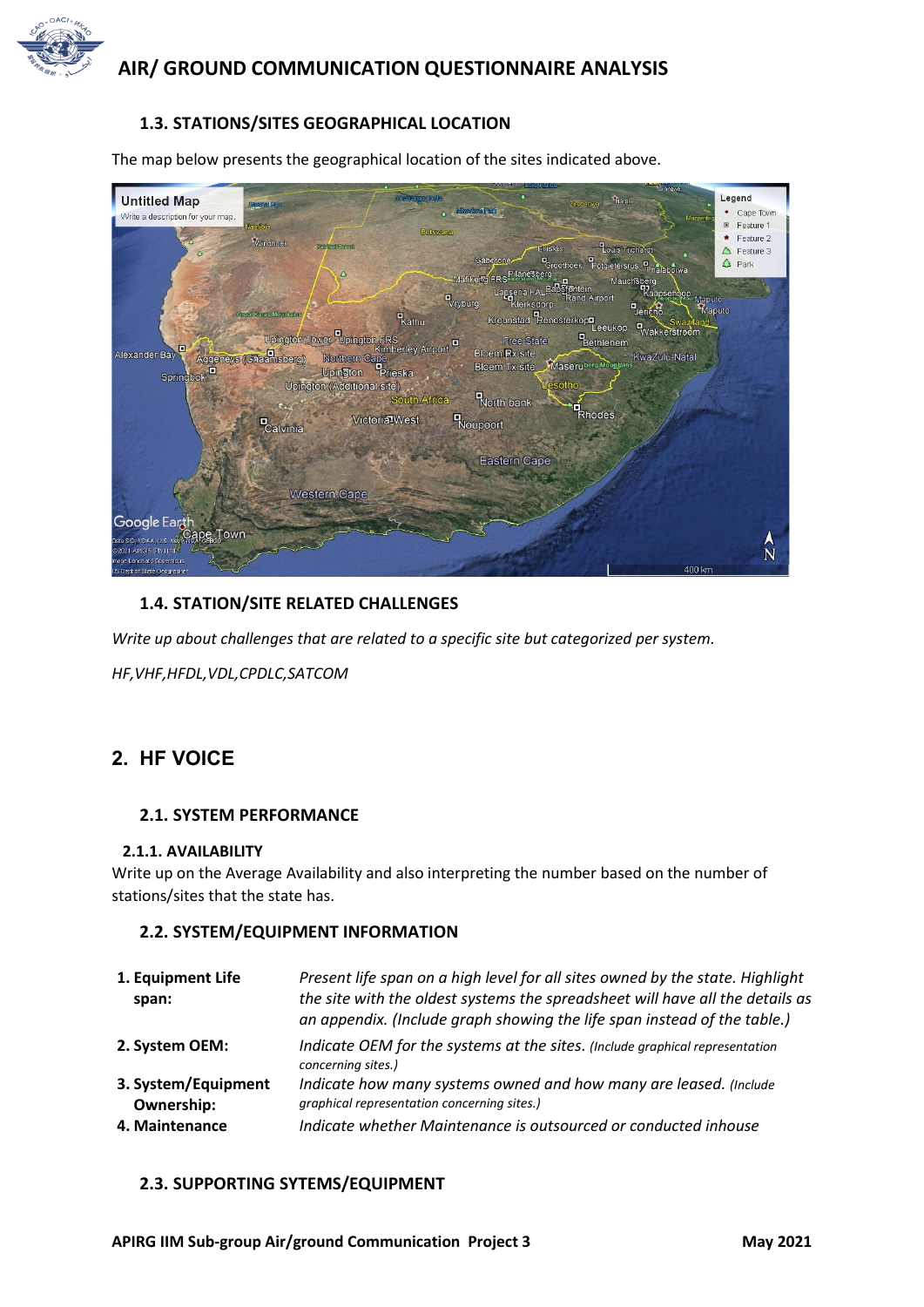

| 1. Maintenance monitoring<br>system or tool | Indicate whether there is a maintenance monitoring system or tool<br>available.                                                                                                                                 |
|---------------------------------------------|-----------------------------------------------------------------------------------------------------------------------------------------------------------------------------------------------------------------|
| 2. Back-up system:                          | Present the number of backup systems available concerning all<br>sites. (Include graph showing the number backup systems concerning the number<br>of sites for the instead of the table.)                       |
| 3. Network                                  | Indicate the type of network used and indicate whether is<br>traditional voice network or Ip network is in use. (Include graphic<br>representation of the type of network used concerning the number of sites.) |

#### **2.4. EQUIPMENT IP READINESS**

*Write up indicating which sites are ready and which ones are not. Include graphical representation of ready not ready sites if not all sites are IP ready.*

### **2.5. SELCAL MIGRATION READINESS**

*Write up indicating which sites are ready and which ones are not. Include graphical representation of ready not ready sites if not all sites are IP ready.*

#### **2.6. OPERATIONAL CHALLENGES**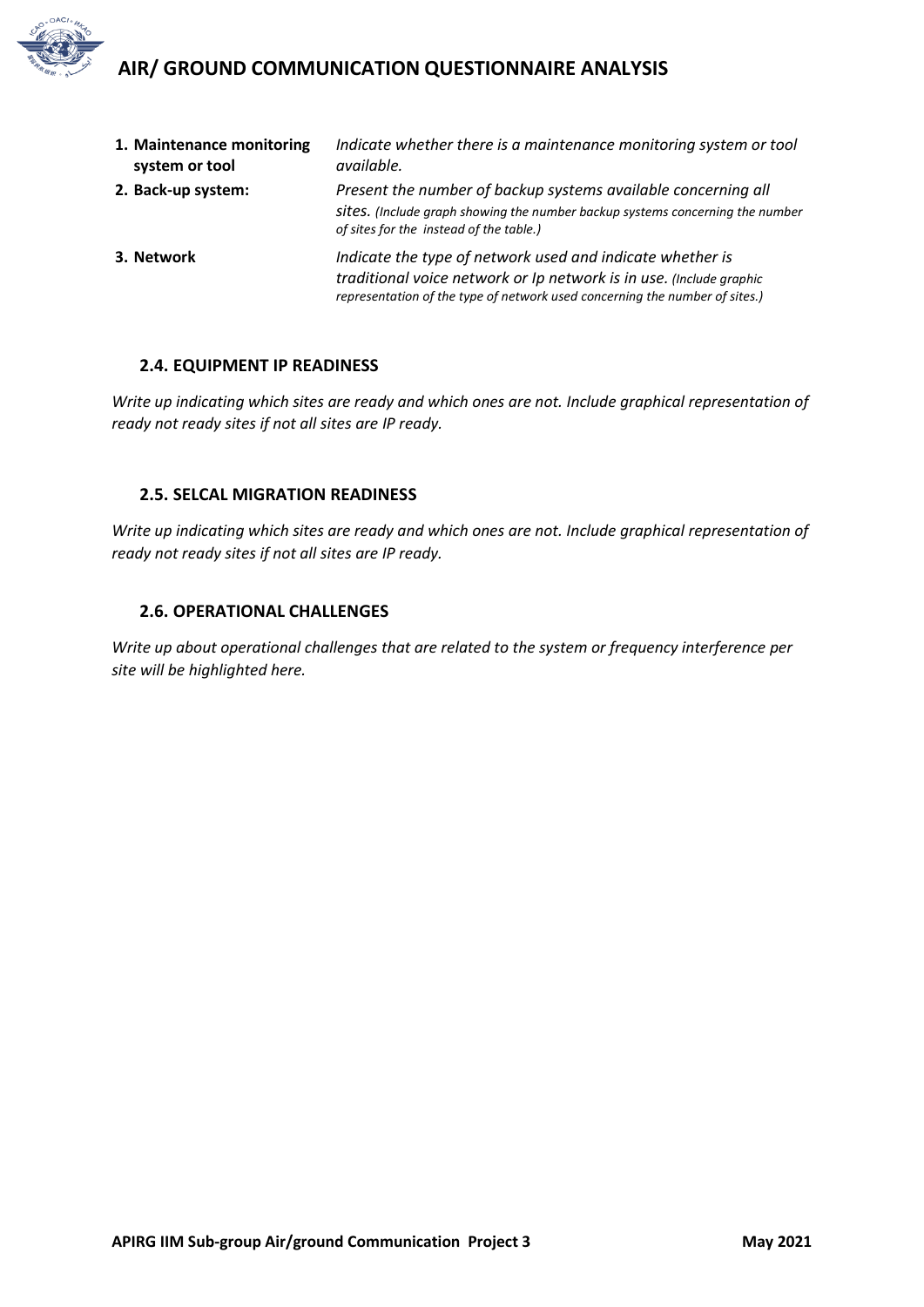

# **3. VHF VOICE**

# **3.1. SYSTEM PERFORMANCE**

# **3.1.1. AVAILABILITY**

Write up on the Average Availability and also interpreting the number based on the number of stations/sites that the state has. *(include a graphical representation of the site's availability)*

# **3.2. SYSTEM/EQUIPMENT INFORMATION**

| 1. Equipment Life<br>span:               | Present life span on a high level for all sites owned by the state. Highlight<br>the site with the oldest systems the spreadsheet will have all the details as<br>an appendix. (Include graph showing the life span instead of the table.) |
|------------------------------------------|--------------------------------------------------------------------------------------------------------------------------------------------------------------------------------------------------------------------------------------------|
| 2. System OEM:                           | Indicate OEM for the systems at the sites. (Include graphical representation<br>concerning sites.)                                                                                                                                         |
| 3. System/Equipment<br><b>Ownership:</b> | Indicate how many systems owned and how many are leased. (Include<br>graphical representation concerning sites.)                                                                                                                           |
| 4. Maintenance                           | Indicate whether Maintenance is outsourced or conducted inhouse                                                                                                                                                                            |

# **3.3. SUPPORTING SYSTEMS/EQUIPMENT**

| 1. Maintenance monitoring<br>system or tool | Indicate whether there is a maintenance monitoring system or tool<br>available.                                                                                                                                 |
|---------------------------------------------|-----------------------------------------------------------------------------------------------------------------------------------------------------------------------------------------------------------------|
| 2. Back-up system:                          | Present the number of backup systems available concerning all<br>sites. (Include graph showing the number backup systems concerning the number<br>of sites for the instead of the table.)                       |
| 3. Network                                  | Indicate the type of network used and indicate whether is<br>traditional voice network or Ip network is in use. (Include graphic<br>representation of the type of network used concerning the number of sites.) |
| 4. Other                                    | Indicate use of terrestrial links or satellite links for VHF coms<br>network                                                                                                                                    |

# **3.4. SYSTEM/EQUIPMENT IP READINESS**

Write up indicating which sites are ready and which ones are not based on the responses. Include graphical representation of ready and not ready sites if not all sites are IP ready.

# **3.5. OPERATIONAL CHALLENGES**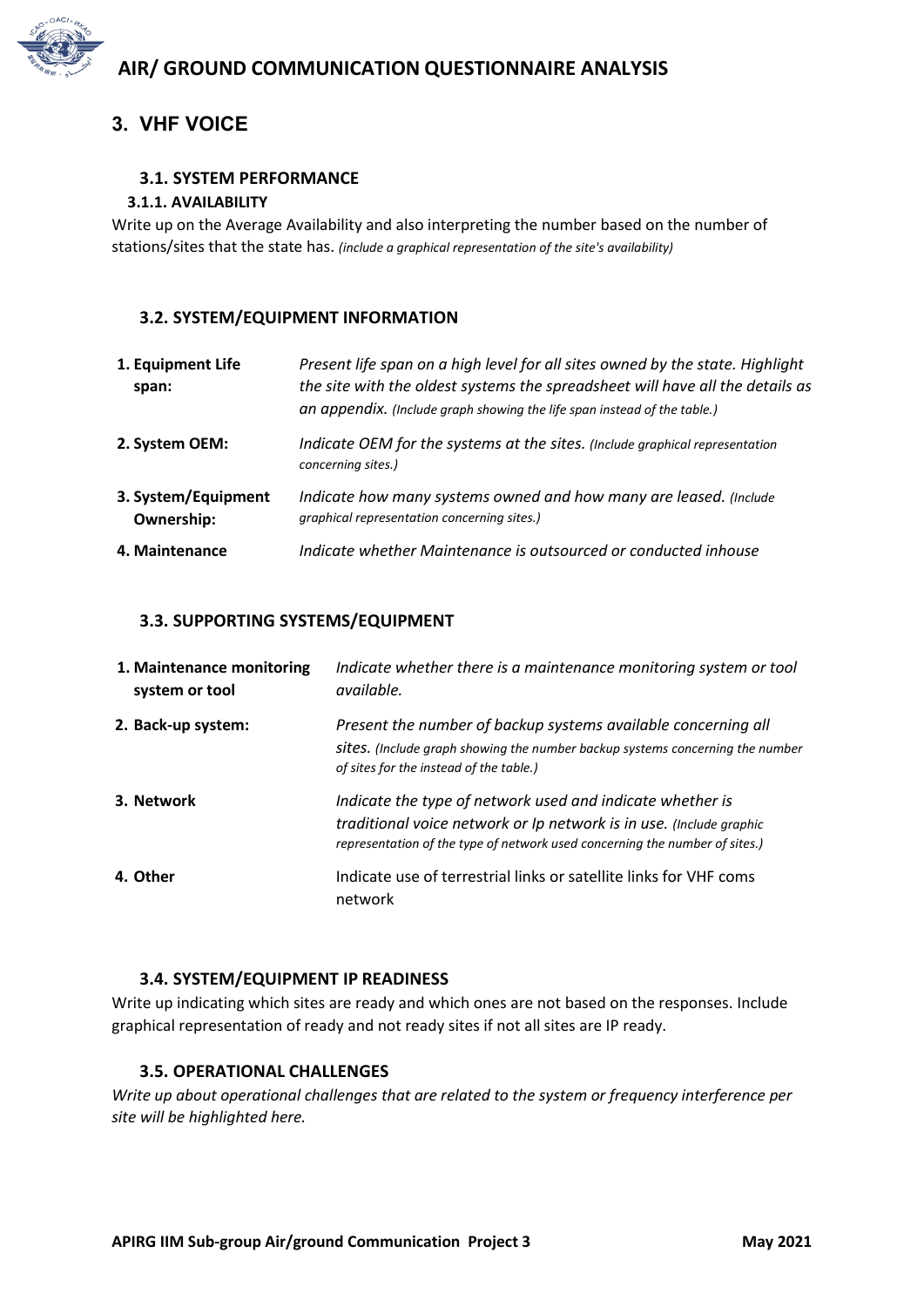

# **4. HF DATALINK**

### **4.1. SYSTEM PERFORMANCE**

#### **4.1.1. AVAILABILITY**

Write up on the Average Availability and also interpreting the number based on the number of stations/sites that the state has.

### **4.2. SYSTEM/EQUIPMENT INFORMATION**

| 1. Equipment Life<br>span:               | Present life span on a high level for all sites owned by the state. Highlight<br>the site with the oldest systems the spreadsheet will have all the details as<br>an appendix. (Include graph showing the life span instead of the table.) |
|------------------------------------------|--------------------------------------------------------------------------------------------------------------------------------------------------------------------------------------------------------------------------------------------|
| 2. System OEM:                           | Indicate OEM for the systems at the sites. (Include graphical representation<br>concerning sites.)                                                                                                                                         |
| 3. System/Equipment<br><b>Ownership:</b> | Indicate how many systems owned and how many are leased. (Include<br>graphical representation concerning sites.)                                                                                                                           |
| 4. Maintenance                           | Indicate whether Maintenance is outsourced or conducted inhouse                                                                                                                                                                            |
| 5. Other:                                | If not implemented are there any plans.                                                                                                                                                                                                    |

### **4.3. SUPPORTING SYTEMS/EQUIPMENT**

| 1. Maintenance monitoring | Indicate whether there is a maintenance monitoring system or tool                                                                                                                         |
|---------------------------|-------------------------------------------------------------------------------------------------------------------------------------------------------------------------------------------|
| system or tool            | available.                                                                                                                                                                                |
| 2. Back-up system:        | Present the number of backup systems available concerning all<br>sites. (Include graph showing the number backup systems concerning the number<br>of sites for the instead of the table.) |

### **4.4. OPERATIONAL CHALLENGES**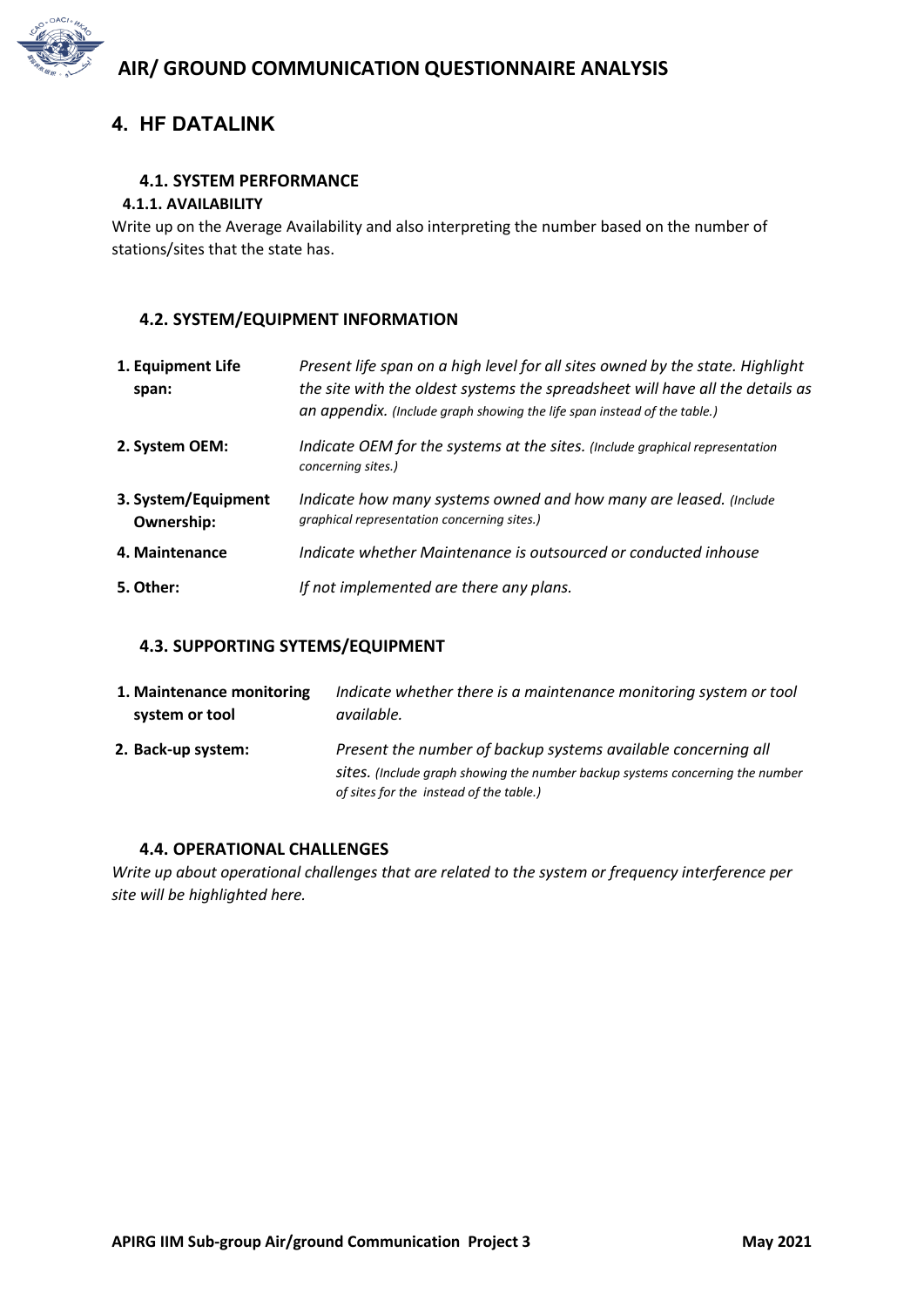

# **5. VHF DATALINK**

### **5.1. SYSTEM PERFORMANCE**

### **5.1.1. AVAILABILITY**

Write up on the Average Availability and also interpreting the number based on the number of stations/sites that the state has. *(include a graphical representation of the site's availability)*

### **5.1.2. VDL MODES**

Write up on the VDL Modes used for all sites indicating if any sites are using different modes to the rest.

### **5.2. SYSTEM/EQUIPMENT INFORMATION**

| 1. Equipment Life<br>span:        | Present life span on a high level for all sites owned by the state. Highlight<br>the site with the oldest systems the spreadsheet will have all the details as<br>an appendix. (Include a graph showing the life span instead of the table.) |
|-----------------------------------|----------------------------------------------------------------------------------------------------------------------------------------------------------------------------------------------------------------------------------------------|
| 2. System OEM:                    | Indicate OEM for the systems at the sites. (Include graphical representation<br>concerning sites.)                                                                                                                                           |
| 3. System/Equipment<br>Ownership: | Indicate how many systems owned and how many are leased. (Include<br>graphical representation concerning sites.)                                                                                                                             |
| 4. Maintenance                    | Indicate whether Maintenance is outsourced or conducted inhouse                                                                                                                                                                              |
| 5. Other:                         | If not implemented are there any plans.                                                                                                                                                                                                      |

### **5.3. SUPPORTING SYTEMS/EQUIPMENT**

| 1. Maintenance monitoring | Indicate whether there is a maintenance monitoring system or tool                                                                                                                            |
|---------------------------|----------------------------------------------------------------------------------------------------------------------------------------------------------------------------------------------|
| system or tool            | available.                                                                                                                                                                                   |
| 2. Back-up system:        | Present the number of backup systems available concerning all<br>sites. (Include graph showing the number of backup systems concerning the<br>number of sites for the instead of the table.) |

### **5.4. OPERATIONAL CHALLENGES**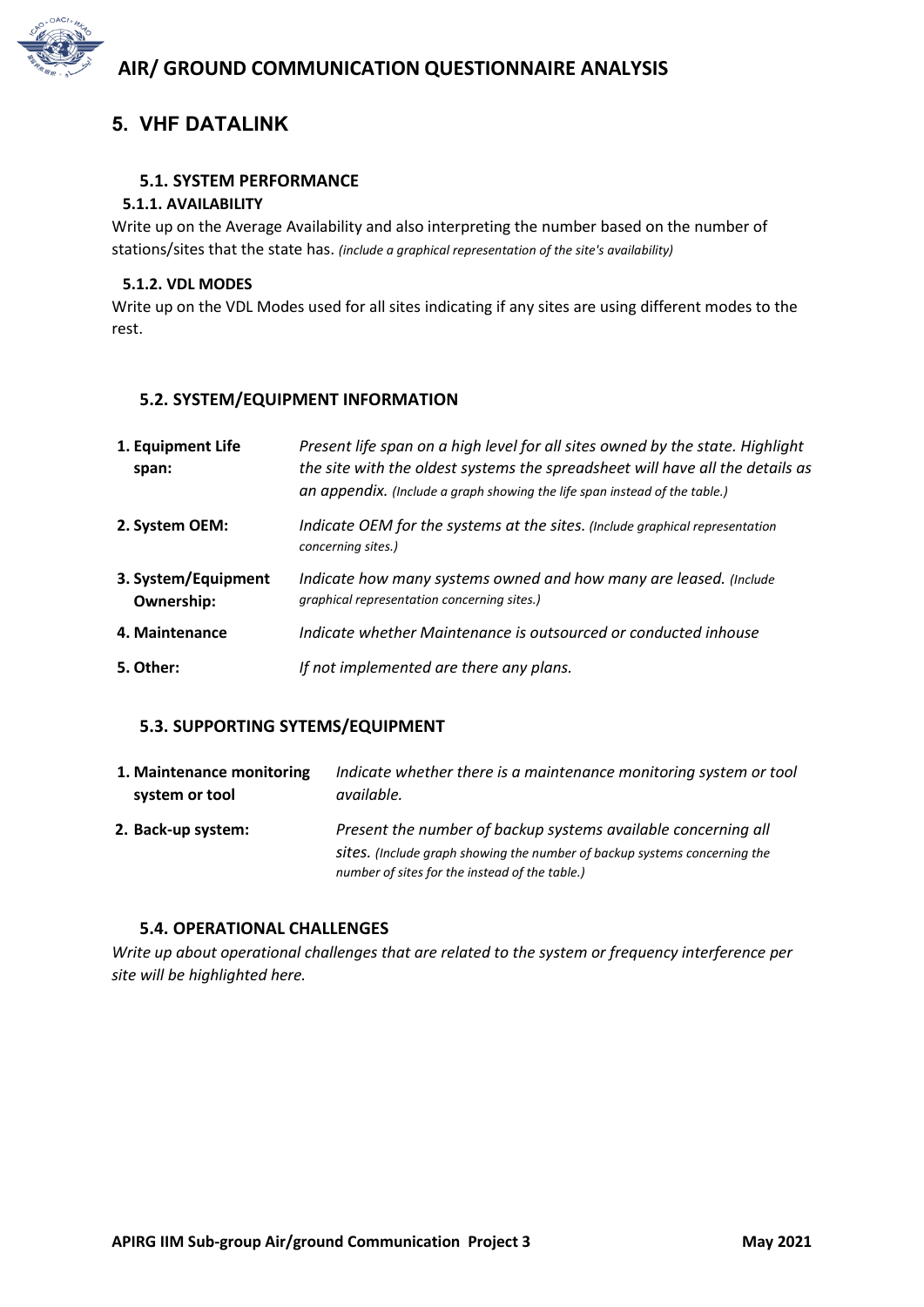

# **6. CONTROLLER PILOT DATALINK COMMUNICATIONS (CPDLC)**

### **6.1. SYSTEM PERFORMANCE**

#### **6.1.1. AVAILABILITY**

Write up on the Average Availability and also interpreting the number based on the number of stations/sites that the state has. Indicate provided SLA. *(include a graphical representation of the site's availability)*

#### **6.2. CPLDC SYSTEM READINESS**

#### **6.2.1. STATE CPDLC READINESS**

Write up on the system readiness and any other information related to system readiness.

#### **6.2.2. CPDLC SYSTEM REQUIREMENTS**

Indicate whether the system is required or not? State the operational requirement and if stakeholder engagements required or not?

#### **6.3. SYSTEM/EQUIPMENT INFORMATION**

| 1. Equipment Life<br>span:               | Present life span on a high level for all sites owned by the state. Highlight<br>the site with the oldest systems the spreadsheet will have all the details as<br>an appendix. (Include graph showing the life span instead of the table.) |
|------------------------------------------|--------------------------------------------------------------------------------------------------------------------------------------------------------------------------------------------------------------------------------------------|
| 2. System OEM:                           | Indicate OEM for the systems at the sites. I(include graphical representation<br>concerning sites.)                                                                                                                                        |
| 3. System/Equipment<br><b>Ownership:</b> | Indicate how many systems owned and how many are leased. (Include<br>graphical representation concerning sites.)                                                                                                                           |
| 4. Maintenance                           | Indicate whether Maintenance is outsourced or conducted inhouse                                                                                                                                                                            |
| 5. Other:                                | If not implemented are there any plans.                                                                                                                                                                                                    |

#### **6.4. SUPPORTING SYTEMS/EQUIPMENT**

| 3. Maintenance monitoring | Indicate whether there is a maintenance monitoring system or tool                                                                                                                                               |
|---------------------------|-----------------------------------------------------------------------------------------------------------------------------------------------------------------------------------------------------------------|
| system or tool            | available.                                                                                                                                                                                                      |
| 4. Back-up system:        | Present the number of backup systems available concerning all<br>sites. (Include graph showing the number of backup systems concerning the<br>number of sites for the instead of the table on the spreadsheet.) |

#### **6.5. OPERATIONAL CHALLENGES**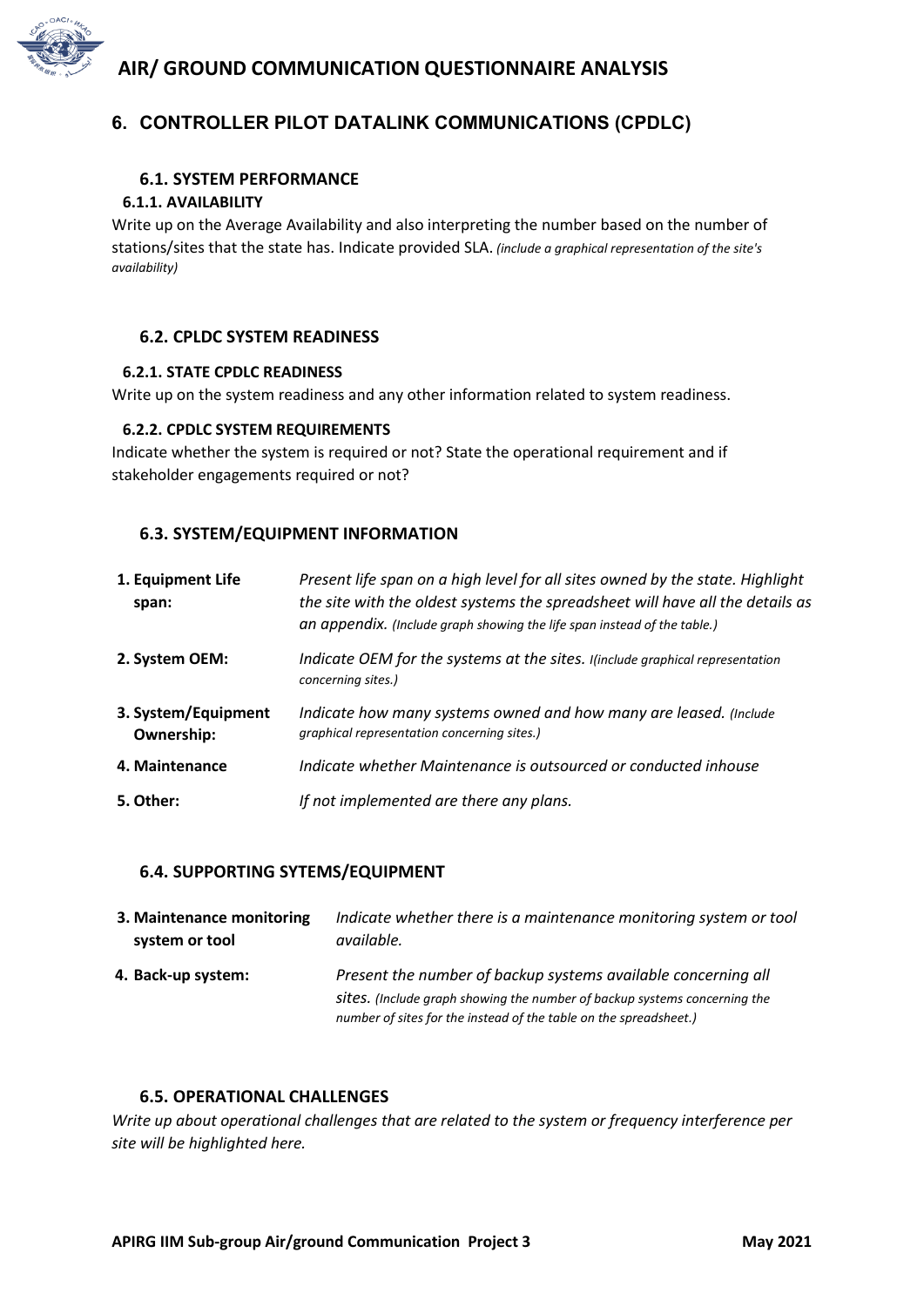

#### **7.1. SYSTEM PERFORMANCE**

#### **7.1.1. AVAILABILITY**

Write up on the Average Availability and also interpreting the number based on the number of stations/sites that the state has. *(include a graphical representation of the site's availability)*

### **7.2. SYSTEM/EQUIPMENT INFORMATION**

| 1. Equipment Life<br>span:               | Present life span on a high level for all sites owned by the state. Highlight<br>the site with the oldest systems the spreadsheet will have all the details as<br>an appendix. (Include a graph showing the life span of the systems instead of the table<br>on the spreadsheet.) |
|------------------------------------------|-----------------------------------------------------------------------------------------------------------------------------------------------------------------------------------------------------------------------------------------------------------------------------------|
| 2. System OEM:                           | Indicate OEM for the systems at the sites. (Include graphical representation<br>concerning sites.)                                                                                                                                                                                |
| 3. System/Equipment<br><b>Ownership:</b> | Indicate how many systems owned and how many are leased. (Include<br>graphical representation concerning sites.)                                                                                                                                                                  |
| 4. Maintenance                           | Indicate whether Maintenance is outsourced or conducted inhouse                                                                                                                                                                                                                   |
| 5. Other                                 | If not implemented are there any plans.                                                                                                                                                                                                                                           |

### **7.3. SUPPORTING SYSTEMS/EQUIPMENT**

| 1. Maintenance monitoring | Indicate whether there is a maintenance monitoring system or tool                                                                                                                                                         |
|---------------------------|---------------------------------------------------------------------------------------------------------------------------------------------------------------------------------------------------------------------------|
| system or tool            | available.                                                                                                                                                                                                                |
| 2. Back-up system:        | Present the number of backup systems available concerning all<br>sites. (Include a graph showing the number of backup systems concerning the<br>number of sites for the instead of the table included in the spreadsheet) |

### **7.4. SYSTEM/EQUIPMENT IP READINESS**

Write up indicating which sites are ready and which ones are not based on the responses. Include graphical representation of ready and not ready sites if not all sites are IP ready.

### **7.5. OPERATIONAL CHALLENGES**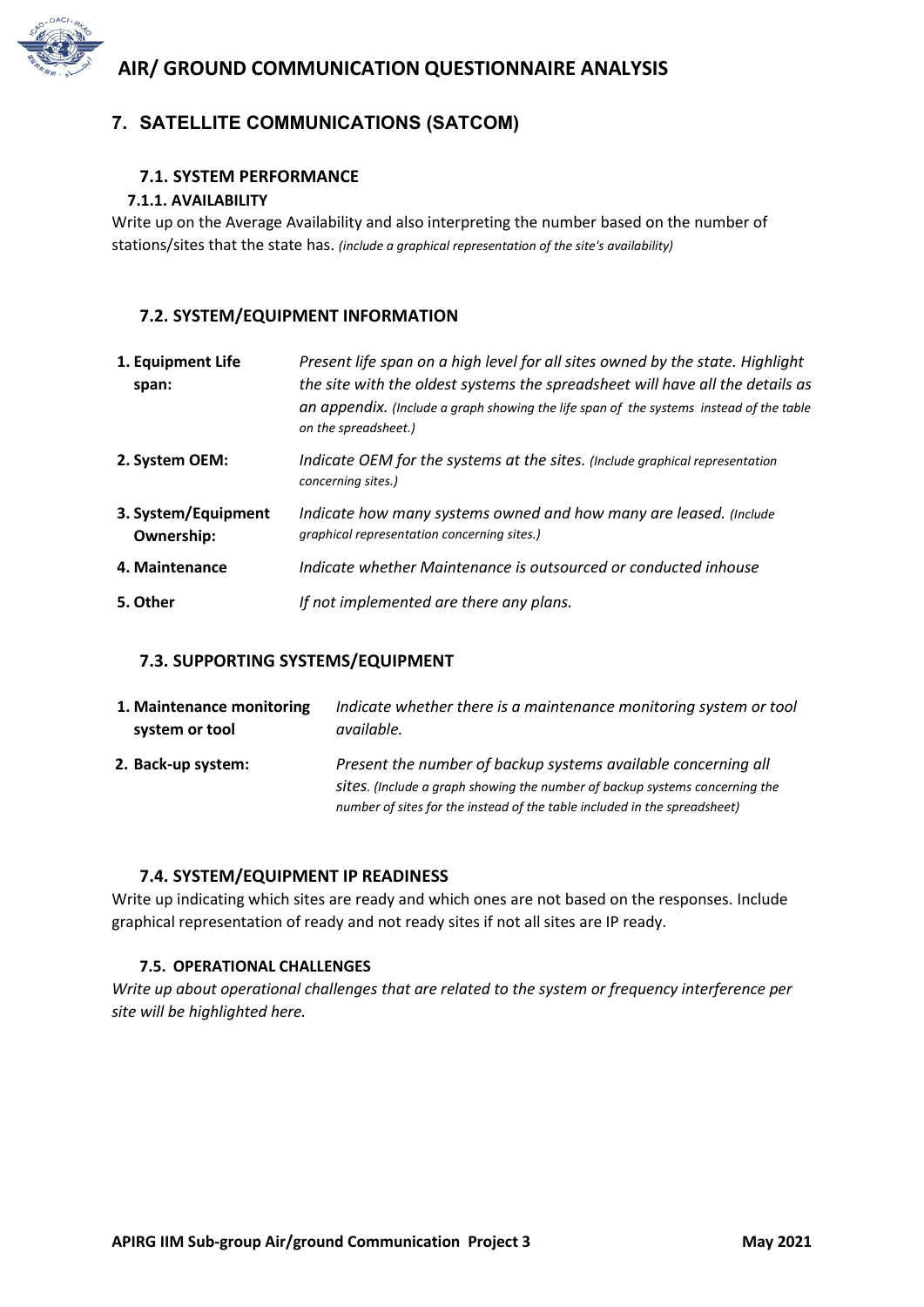

# **8. RESOURCES TRAINING/SKILLS/TOOLS REQUIREMENTS FOR SYSTEM**

### **8.1. STATE REQUIREMENTS**

| System/<br><b>Equipment</b> | <b>Training requirements</b> | <b>Tools requirements</b> |
|-----------------------------|------------------------------|---------------------------|
| 1. HF Voice                 | a.                           | a.                        |
|                             | b.                           |                           |
|                             | c.                           |                           |
| 2. VHF Voice                | a.                           | a.                        |
|                             |                              |                           |
|                             | b.                           |                           |
|                             | c.                           |                           |
| 3. HF Datalink              | a.                           | a.                        |
|                             | b.                           |                           |
|                             | c.                           |                           |
| 4. VHF                      | a.                           | a.                        |
| Datalink                    | b.                           |                           |
|                             | c.                           |                           |
| 4. CPDLC                    | а.                           | a.                        |
|                             | b.                           |                           |
|                             | c.                           |                           |
| 5. SATCOM                   | b.                           | a.                        |
|                             | c.                           |                           |
|                             | d.                           |                           |

*Write up interpreting information presented on the table per system HF, VHF, HF, VDL, HFDL, CPDLC, SATCOM*

### **8.2. SKILLS CAPABILITY REQUIREMENTS**

| System/          | <b>Skills Capability requirements</b> |
|------------------|---------------------------------------|
| <b>Equipment</b> |                                       |
| 1. HF Voice      | a.                                    |
|                  | b.                                    |
|                  | c.                                    |
| 2. VHF Voice     | a.                                    |
|                  | b.                                    |
|                  | c.                                    |
| 3. HF Datalink   | a.                                    |
|                  | b.                                    |
|                  | c.                                    |
| 4. VHF Datalink  | a.                                    |
|                  | b.                                    |
|                  | c.                                    |
| 4. CPDLC         | a.                                    |
|                  | b.                                    |
|                  | c.                                    |
| 5. SATCOM        | a.                                    |
|                  | b.                                    |
|                  | c.                                    |

*Write up interpreting information presented on the table per system HF, VHF, HF, VDL, HFDL, CPDLC, SATCOM*